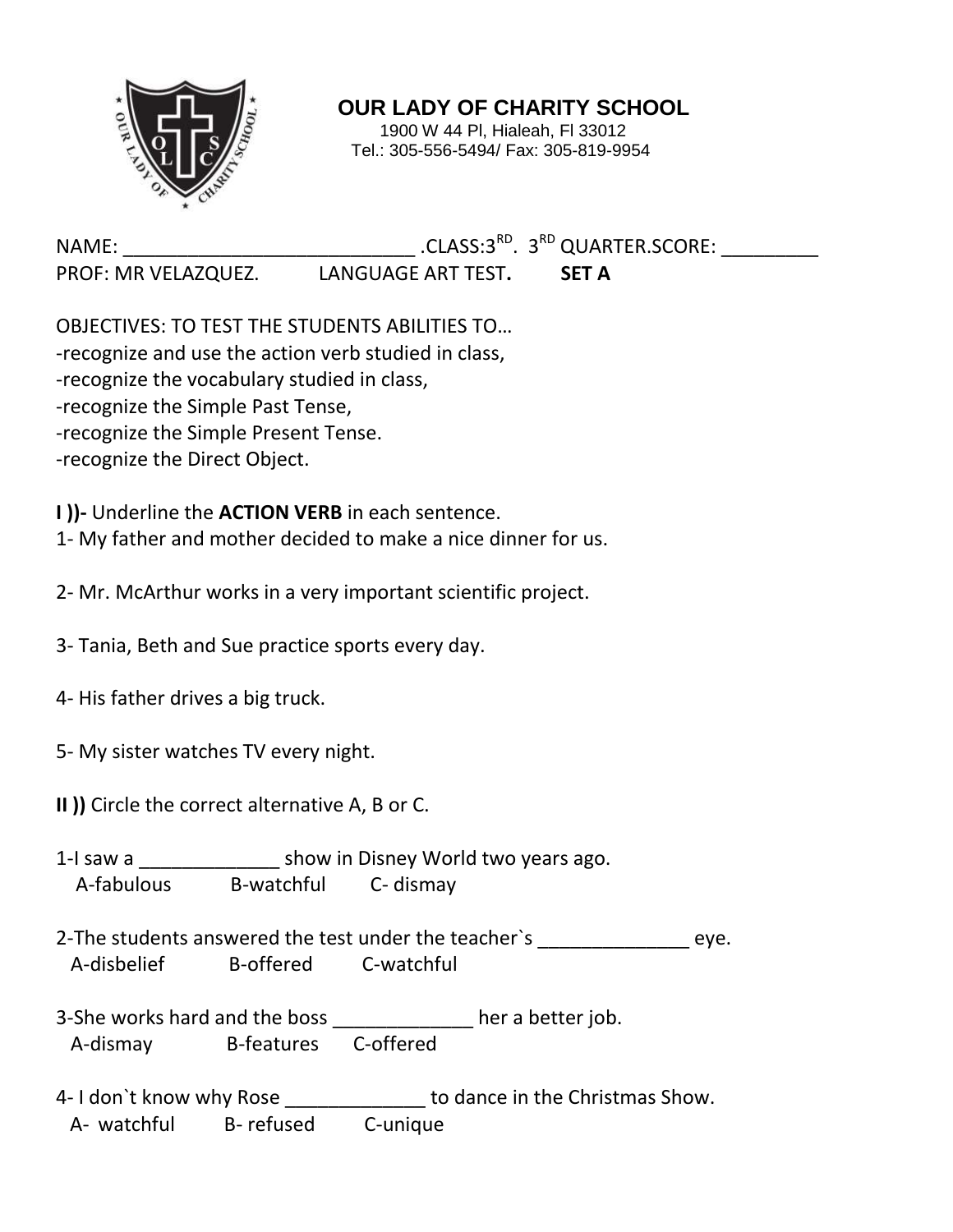5- The school student's \_\_\_\_\_\_\_\_\_\_\_\_\_\_ food and money for the people in need. A-donated. B- splendid C-watchful.

**III ))** - **SIMPLE PAST TENSE**: Select the correct alternative 1-Bob's mom some presents for my birthday. A-brought B-planted C-wrote D-studied. 2-We to finish our homework before 4:00 o`clock A-hurried B- visited C-told D-bought 3-The farmers \_\_\_\_\_\_\_\_\_\_\_\_\_\_\_ the seeds last week. A-planted B-sat C-learned D-write. 4-Beth **Exercise Exercise in the competition and won.** A- Watched B-skated C- research D-slept.

**IV ))- VOCABULARY**: Circle the correct alternative A,B,C, or D.

1-The kids looked in \_\_\_\_\_\_\_\_\_\_\_\_\_\_\_\_\_\_\_\_\_\_\_ the huge rocks falling down.

A-disbelief B-fabulous C-offered D-donated .

2- It was raining cats and dogs. The boys looked at the rain with sadness and **with** cannot be a set of the same of

A-features. B- dismay C-unique D-watchful.

3- It was a \_\_\_\_\_\_\_\_\_\_\_\_\_ show. Everyone loved it.

A- offered. B-disbelief C- fabulous. D- desappear.

4- The giraffe long neck makes it a \_\_\_\_\_\_\_\_\_\_\_\_\_\_\_\_\_\_ animal.

A-donated. B-dismay C- leader. D-unique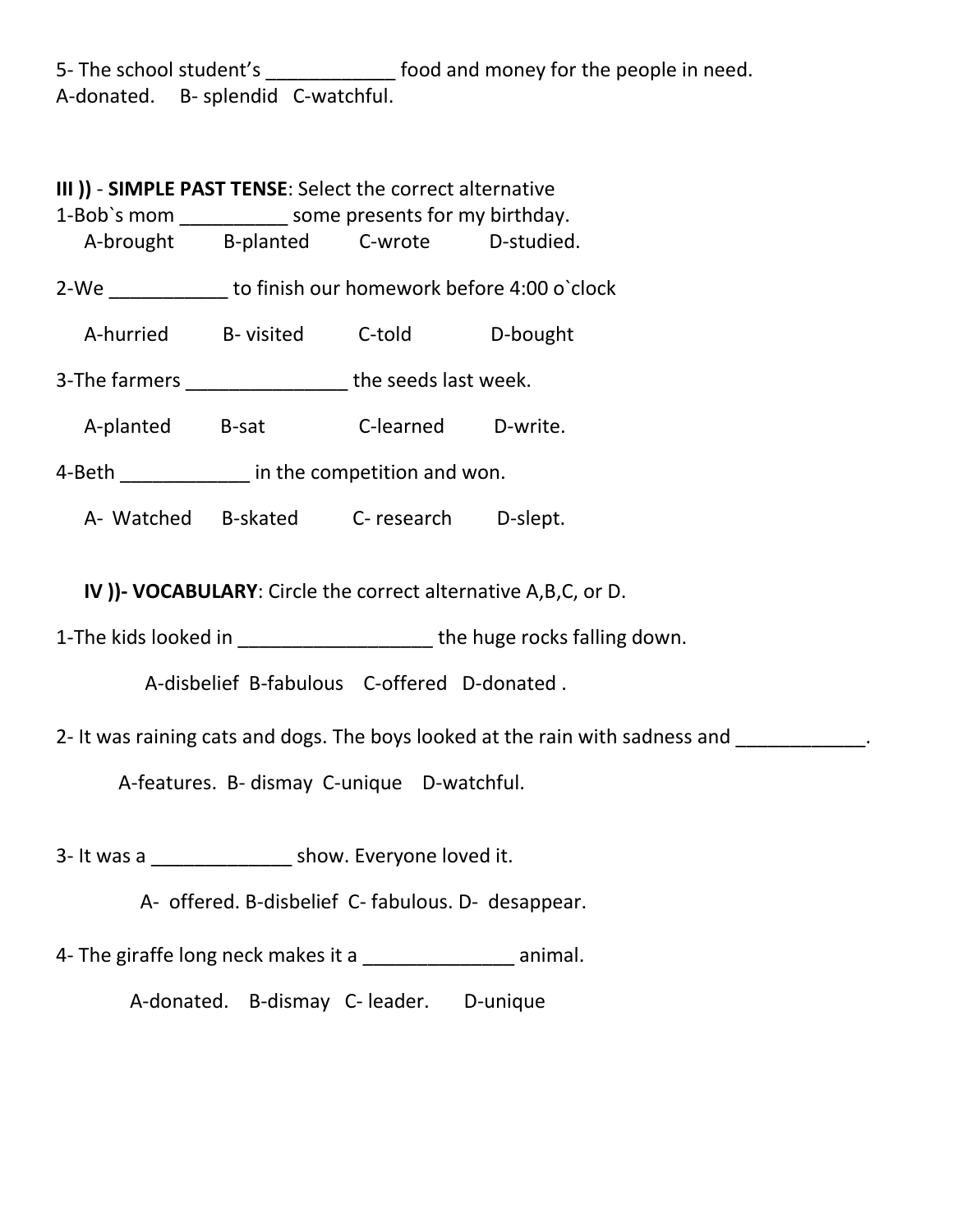**V)) SIMPLE PRESENT TENSE**: Write each sentence in the Present Tense. Use the correct form of the verb in parentheses.( )

1- My grandpa (know) how to drive the biggest trucks.

2- She`s a bright girl; she (fix) radios and TVs.

3- She (make) a list of everything she needs before coming to school.

4-My brother and sister (spend) all day long on the phone.

-----------------------------------------------------------------------------------------------------------------------------

VI ))- DRAW ONE LINE UNDER THE SUBJECT AND TWO LINES UNDER PREDICATE. CIRCLE THE MAIN VERB AND THE DIRECT OBJECT.

- 1- I decided to study Astronomy .
- 2- Ashly found a beautiful cat in the back of her car.
- 3- Robert likes to play games with his friends.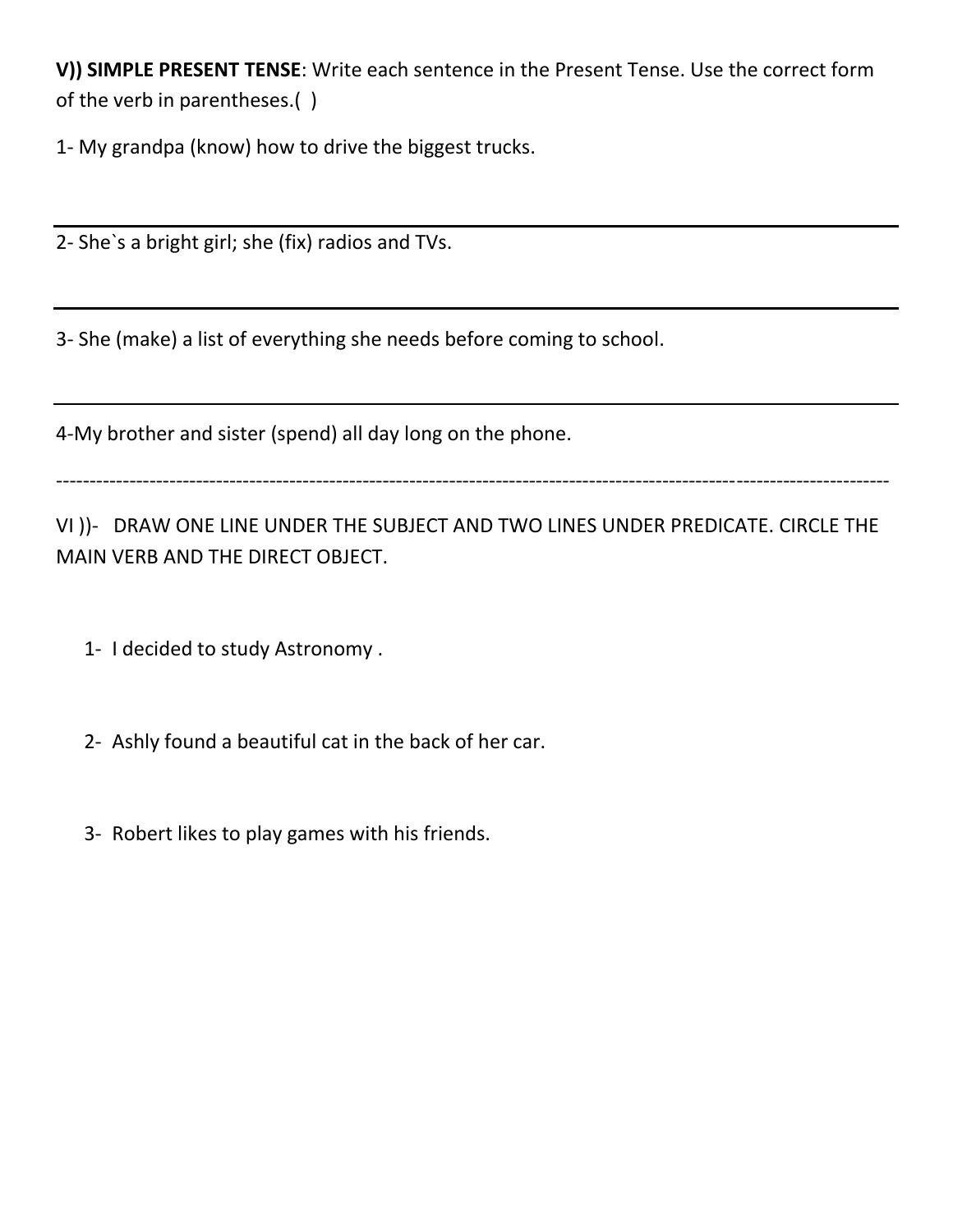#### READING TEST.READ THE FOLLOWING READING CAREFULLY: "HEIDI"

 (( 1 )) This passage is adapted from HEIDI, by Johanna Spyri. HEIDI was a girl from the Swiss mountains who came to live in the city to be a friend to Clara. Clara could no walk and spent most of her time in a wheelchair. The other people in the house were Miss Rottenmeier, the housekeeper, Sebastian, the butler. One day HEIDI went for a walk and came back with two kittens hidden in her pockets. Sebastian greeted her at the door.

 (( 2 )) "Come up quickly, little Miss," he urged. "They are all waiting for you in the dinning room. Miss Rottenmeier looks like a loaded cannon. How could you run away like that?"

 HEIDI sat down quietly on her chair. Nobody said a word, and there was a uncomfortable silence. At last Miss Rottenmeier began with a severe and solemn voice: "I shall speak with you later, HEIDI. How can you leave the house without a word? Your behavior was very remiss. The idea of walking about till so late!"

"Meow!" was the reply.

"I didn`t," HEIDI began-----"Meow!"

 "This is enough," Miss Rottenmeier tried to say, but her voice was hoarse with fury. "Get up and leave the room."

"Heidi got up. She began again. "I made ------" Meow! Meow! Meow! ------"

 "Heidi," said Clara now, "why do you always say "meow" again if you see that Miss Rottenmeier is angry?"

"I am not doing it, it`s the kittens", she explained.

 ((3 )) "What? Cats? Kittens?" screamed the housekeeper. "Sebastian, take the horrible things away!" With that she ran into the study, locking herself in, for she feared kittens beyond anything on earth. When Sebastian had finished his laugh, he came to the room. He had foreseen the excitement, having caught sight of the kittens when Heidi came in. The scene was a very peaceful one now; Clara was sitting in her wheelchair with the kittens in her lap, and Heidi was standing beside her. They both played happily with the two graceful creatures. The butler promised to look after the newcomers and prepared a bed for them in a basket.

### **QUESTIONNAIRE**

| $1-P$ |              | I))- Say the paragraph (P) and Lines(s) where the following information appear:<br>L(s) The readers learn who is the author of the book. |
|-------|--------------|------------------------------------------------------------------------------------------------------------------------------------------|
|       | $2-P$ $L(s)$ | The place where they were waiting for Heidi in the house.                                                                                |
| $3-P$ | L(s)         | The house keeper asks the butler to take the cats away.                                                                                  |
| 4- P  | L(s)         | The butler prepared a nice place for the cats to sleep.                                                                                  |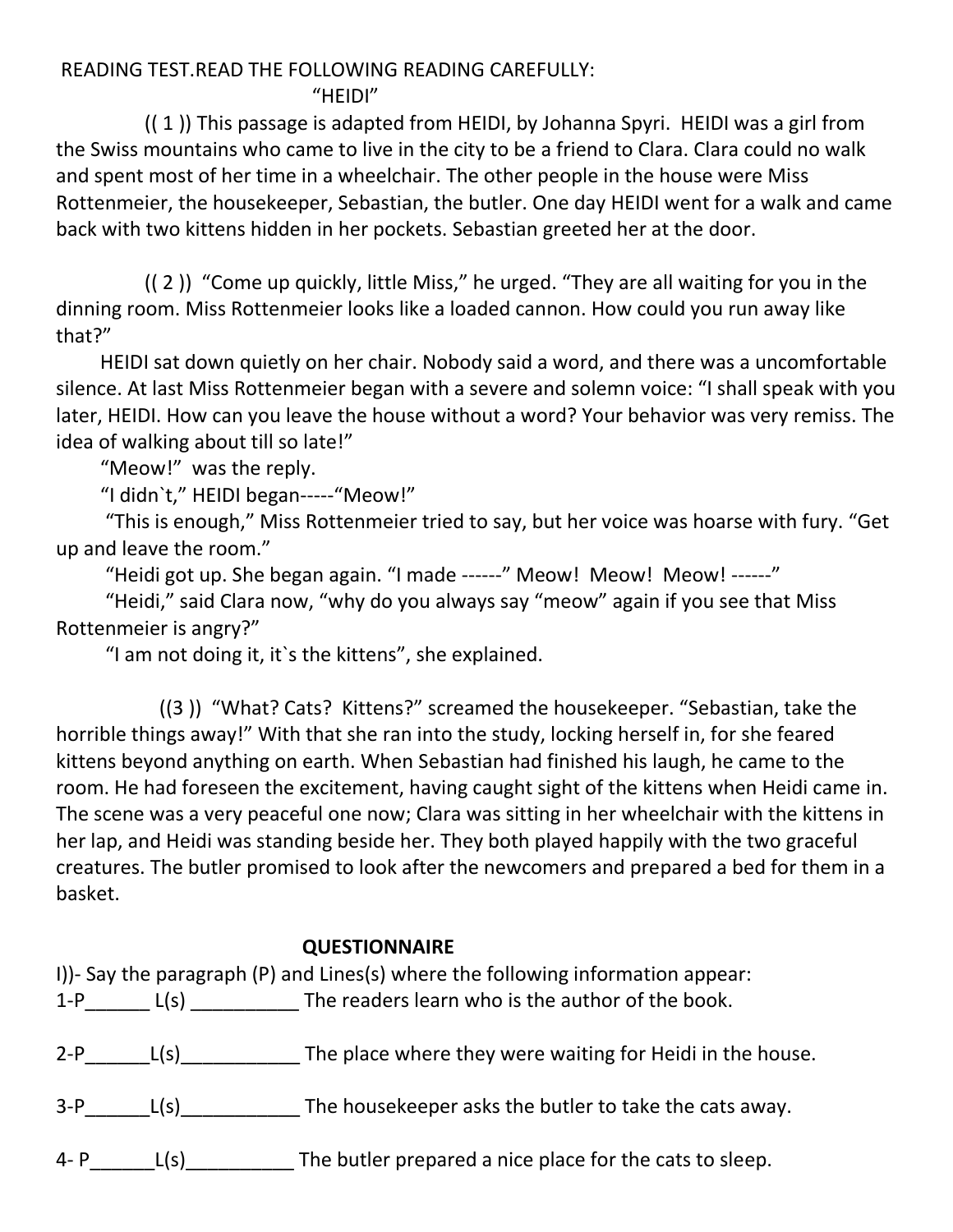# **I))- Answer the following questions from the text above:**

- 1- Where were they waiting for Heidi?
- 2- What happened when Heidi sat down on her chair?
- 3- What did the housekeeper ask Sebastian to do?

4-Did Clara have the kittens with her?

5- What did Clara and Heidi do with the kittens?

6- What did the butler promise to do?

## **II))- Multiple choice. Circle the correct alternative:**

1- At the beginning of the passage, why was Miss Rottenmeier upset?

- A- Sebastian was late with dinner.
- B- Clara was begging to have a pet.
- C- Heidi had brought stray animals into the house.
- D- Heidi had gone for a walk without asking permission.

2- What did Sebastian mean when he compared Miss Rottenmeier to a "loaded cannon"?

- A- She was holding a lot of money.
- B- She might explode with anger.
- C- She was standing very straight and tall.
- D- She was carrying heavy stones in her pockets.
- 3- How did Sebastian probably feel about the kittens?
- A- He was afraid of them.
- B- He liked to tease them.
- C- He was annoyed with them.
- D- He felt kindly toward them.

4- Miss Rottenmeier ran into the study because she was…

- A- …extremely angry.
- B- …looking for Heidi.
- C- …afraid of the kittens.
- D- …sent out of the room.